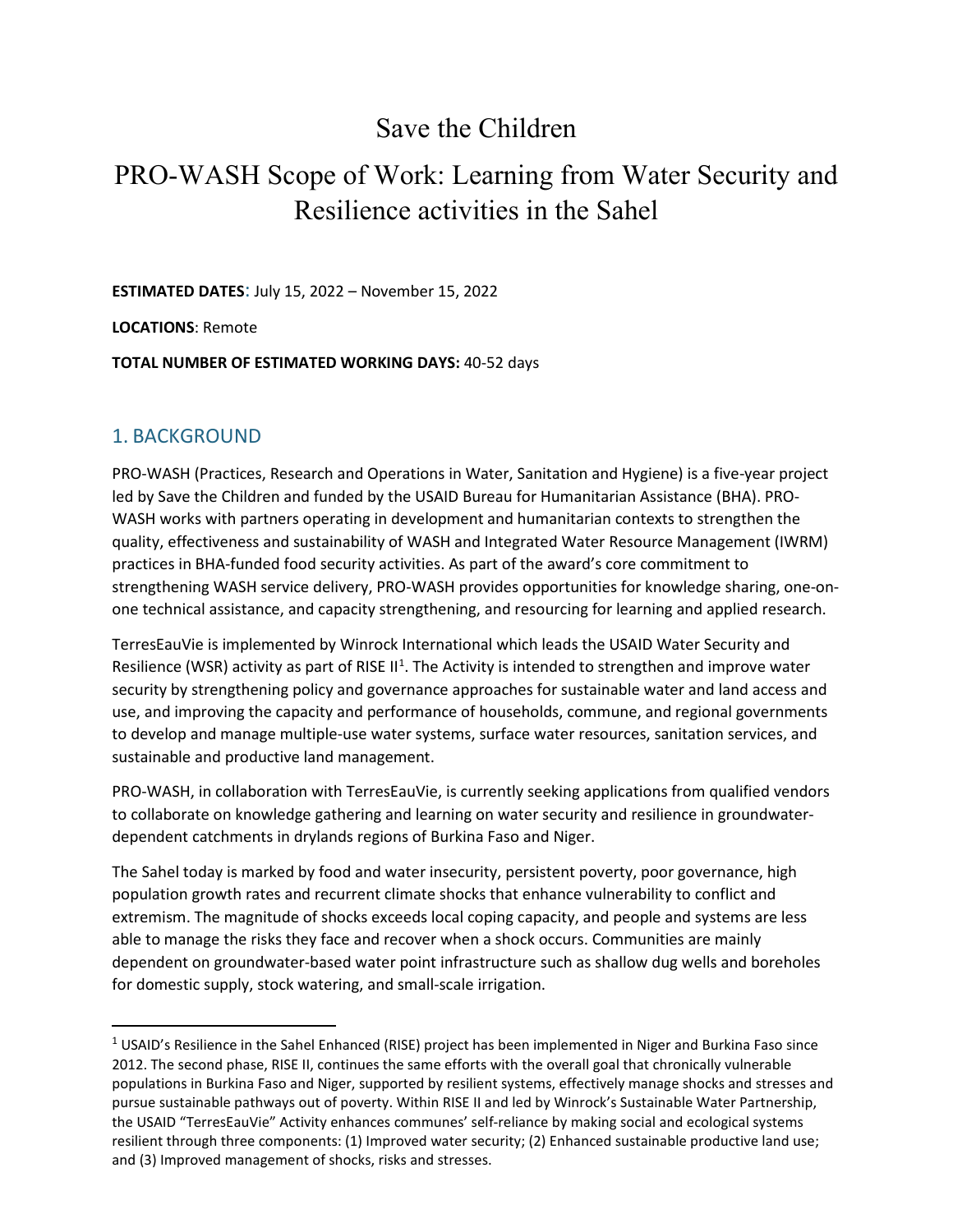Recent initiatives in the region by TerresEauVie have included a focus on Farmer Managed Natural Regeneration (FMNR), which helps to restore catchments and make them more resilient to drought. This work has included the promotion of good agricultural practices such as gully treatment, reforestation, natural assisted regeneration, and restoration of degraded soils. Work has also been done on mapping local groundwater conditions. Local groundwater surveys have been completed, including assessing the best sites (sites with the highest probability to have wet boreholes) for the drilling of new boreholes.

The systemic aspects of water management have also received attention, including the relationship between local water point committees, and regional / catchment level management entities. Work is also underway to transition from regional water management along administrative boundaries (e.g. communes and regions), to management based on catchment boundaries. Efforts are also being made to leverage climate information systems at appropriate scales, including climate bulletins from FewsNet and AGRHYMET to provide farmers with information on climate trends and likely shocks (particularly drought).

These ongoing initiatives allow an opportunity to capture and disseminate lessons learned on water security and resilience.

# 2. OBJECTIVES

PRO-WASH, in collaboration with TerresEauVie, is seeking a qualified vendor for collaboration in knowledge gathering and research in groundwater-dependent catchments in drylands regions of Burkina Faso and Niger. The overall objectives of this scope of work are to capture lessons learned on groundwater, water security, water governance and water resilience, and generate and disseminate findings and recommendations to share with current and future programs. This includes providing recommendations on how findings can be integrated/adapted to RFSA programming. Additional information on detailed deliverables encompassed within the partner's scope of work are included below.

The selected vendor will primarily use secondary data analysis, document reviews, and online key informant interviews (KIIs)/discussion groups with staff and partners of TerresEauVie, including government and private sector actors, and PRO-WASH to explore the following three themes:

- **Theme 1: Learning from groundwater studies in Niger and Burkina Faso**
- **Theme 2: Water security from local water users associations and/or water users committees to regional watershed agency in Burkina Faso**
- **Theme 3: Locally negotiated solutions to better protect natural resources and improve water security in Niger and Burkina Faso**

The contract will be managed by PRO-WASH but significant input and technical direction will provided by TerresEauVie in collaboration with PRO-WASH. The consultant will work closely with the other RISE II partners, as needed. PRO-WASH will lead the overall management of this recruitment.

# 3. DUTIES AND RESPONSIBILITIES

**Start-up Activity: Consult with PRO-WASH and TerresEauVie on the scope of work and draft an inception report** to outline the timeline, overall methodology, including a list of proposed KIIs/Discussion Groups, and plan for achieving the scope of work. This includes briefly reviewing available materials and an actor mapping that will be provided by the USAID Sahel Collaboration and Communication activity. *Estimated LoE = 3-5 days*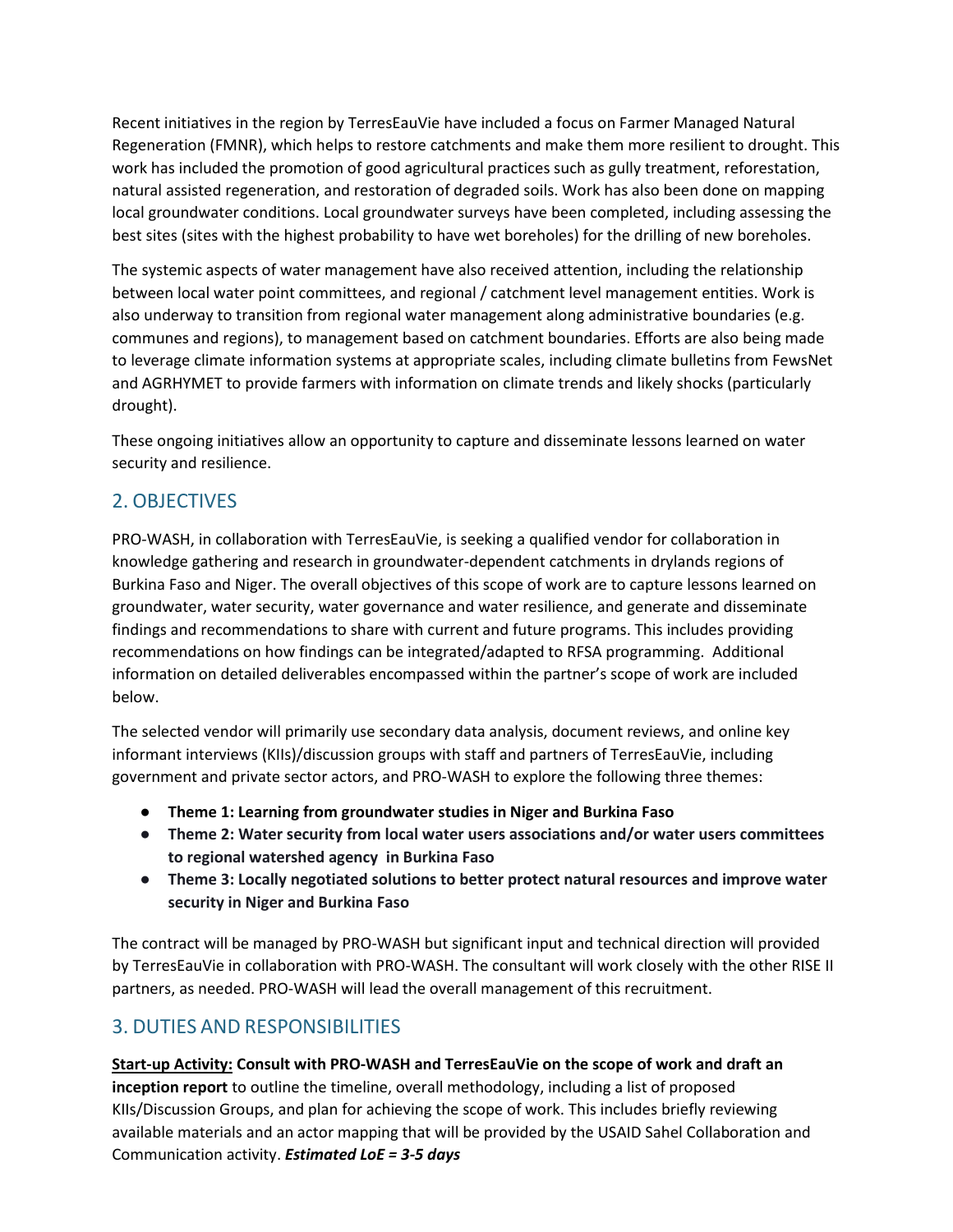#### **Learning Activity/Theme 1: Local groundwater studies strategic summary.** *Estimated LoE = 10-13 days*

**Theme 1: Learning from groundwater studies in Niger and Burkina Faso. This theme will explore the following questions:**

- What are the key findings from the 21 local groundwater studies (*potential of communal hydraulic resources studies*) and maps (*depth, aquifer, water potential*) carried out under TerresEauVie?
- What are the lessons learned from conducting these groundwater studies, on dissemination efforts, and on use of the reports that can inform future groundwater studies, dissemination activities ,and use in additional communes?
- Which audiences have been reached to date with the groundwater studiesHow can these studies/outputs and future studies/outputs be made more accessible for use by intended users such as the government, the private sector, RFSAs and others?
- How are the findings being used? What are the barriers to using the findings from the groundwater studies? How are barriers different per relevant stakeholder?
- Are the studies able to contribute to (perceived) water security and resilience of the communes and communities as intended?
- How can hydrometeorological information available in the study areas strengthen and complement future groundwater surveys/reports?

#### **Learning Activity 1**

- **Document Review:** Review the 21 (*18 from Niger and 3 from Burkina Faso*) local groundwater studies and maps and compile key points, major issues, and information from the studies into a **short summary report**. This report will be aimed at RFSAs, other development partners, and USAID , to use when setting medium to long term priorities.
- Draft KII/Discussion Group guide and methodology, to be finalized based on TerreEauVie and PRO-WASH input
- Conduct 5-10 KIIs/Discussion Groups with intended users of the groundwater reports, to explore the above learning questions
- Code and analyze data to generate findings and recommendations.
- Provide a **summary report** on key findings from the KIIs/Discussion Groups, which includes the methodology, results, and a list of recommendations for future groundwater studies, outputs, and dissemination efforts, based on feedback from intended users. The main audiences for this report are RFSAs, TerreEauVie, PRO-WASH, USAID and other actors, including government and private sector actors, working on water security and resilience in the Sahel. The format for the report will be decided in collaboration with the vendor, PRO-WASH and TEV.

**Proposed methodology:** Document review and KIIs/Discussion Groups with intended users of the groundwater studies and stakeholders, as identified in collaboration with PRO-WASH and TerresEauVie.

**Theme 2: Water security and local water users associations and/or water users committees to regional watershed agency in Burkina Faso. This theme will explore the following questions:**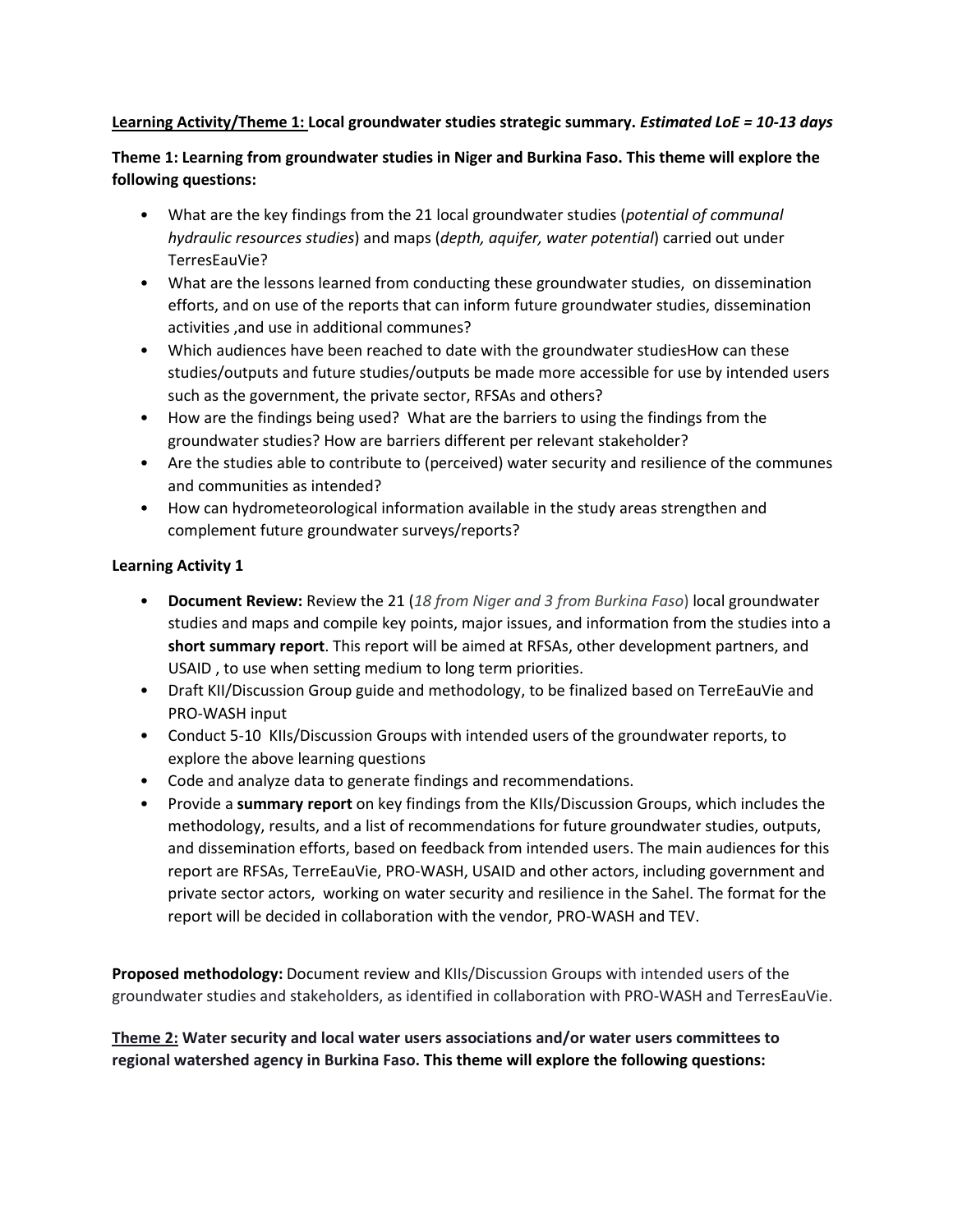- $\bullet$  How do the linkages between local water structures<sup>[2](#page-3-0)</sup> and regional watershed agency function? What role does each actor play in terms of water security at the watershed level and what are the shortfalls/gaps to note? What could be done to improve the effectiveness and efficiency of that system?
- How can local water structures best contribute to improved water security and resilience at the community level? What are critical interventions could better equip the local water structures to contribute meaningfully to water security objectives?
- How do the water users associations, water users committees, local water committees and water agencies benefit from interventions done by development partners (focus on USAID and BHA funded partners)? What are some gaps/needs committees might feel lacking in order to perform well in their role and how can development partners support better? What could be done better to improve perceived water security at the watershed level? Is there evidence of collaboration and common engagement to address / to impact water security
- What are necessary steps to ensure the sustainability of the local structures, considering the evolving security and political context in Burkina Faso?
- How can partners better engage supporting partners and stakeholders to get impact at scale (sub-watershed level)?
- How can impact on (perceived) water security at community level, at sub-watershed level, be measured? What are key interventions that can provide a visible impact on water security?
- Are local water users associations and water agencies using hydrometeorological information in their water governance/management activities? If yes, how? If not, what are the barriers?

## **Learning Activity 2: Systemic / governance aspects of watershed management in Burkina Faso.**  *Estimated LoE 12-15 days*

- Using available documents, local experience and knowledge, analyze the "state of play" with respect to water governance institutions in the study areas, from local level to regional and national level. This should take into account the applicable water laws and policies.
- Draft KII/Discussion Group guide and methodology, to be finalized based on TerreEauVie and PRO-WASH input
- Conduct 5-10 KIIs/Discussion Groups with stakeholders from the local water users associations, water agencies and other relevant stakeholders. Exact number to be determined during the inception phase.
- Code and analyze data to generate findings and recommendations.
- Provide a **summary report** on the methodology and results/findings from the desk review and KIIs/Discussion Groups, including an assessment of what is working well, major issues arising from the implementation of the water governance system in Burkina Faso, provide a list of recommendations to improve future interventions related to local water governance and water security. The main audiences for this report are RFSAs, TerreEauVie, PRO-WASH, USAID and other actors, including government and private sector actors, working on water security and resilience in the Sahel. The format for the report will be decided in collaboration with the vendor, PRO-WASH and TEV.

l

<span id="page-3-0"></span><sup>2</sup> Comité Local de l'Eau (CLE), Comités d'Usagers d'Eau (CUE), Associations des usagers de l'eau (AUE)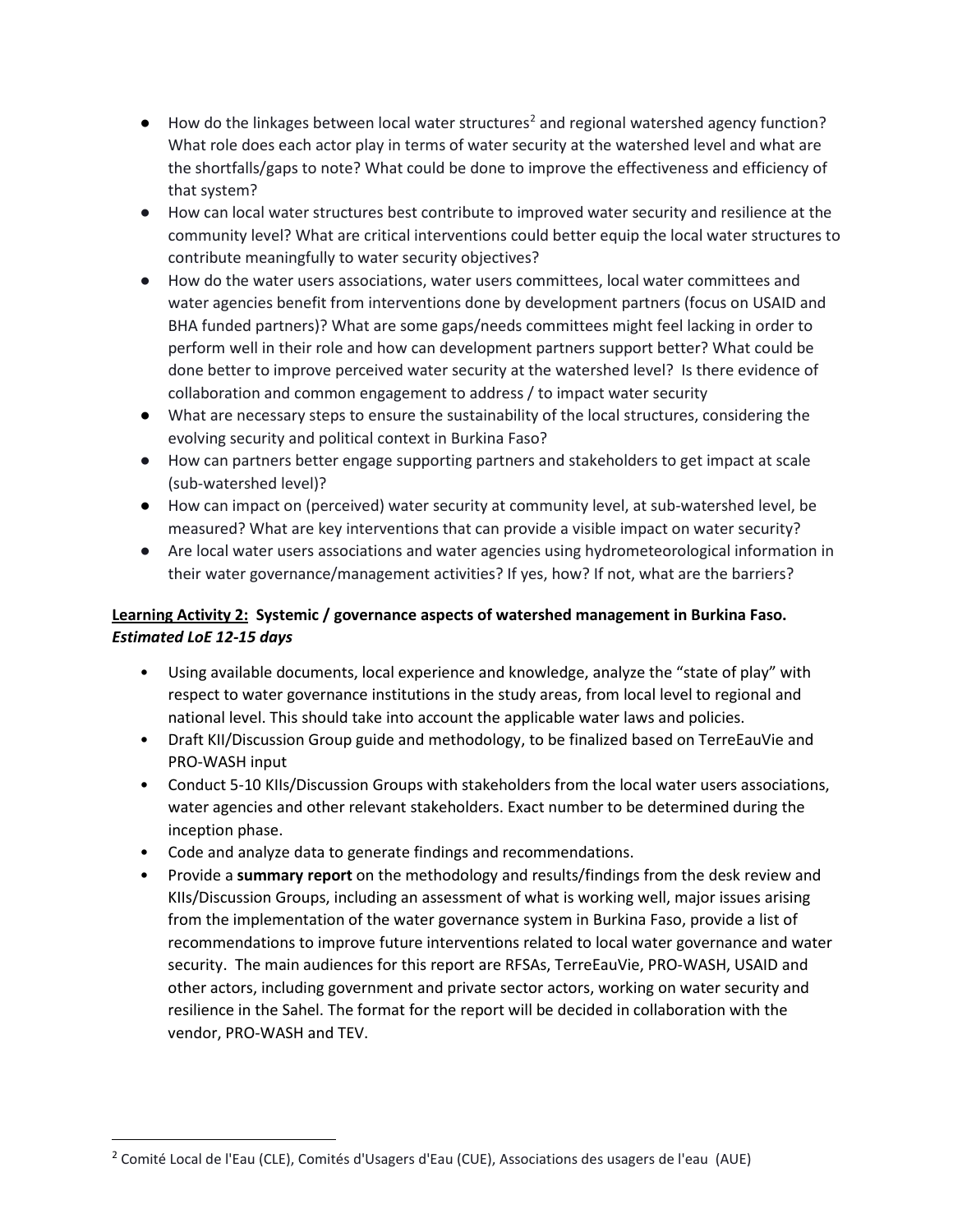**Proposed methodology:** Document Review and KIIs/Discussion Groups with intended users (RFSAs and other stakeholders identified in collaboration with PRO-WASH and TerresEauVie)

### **Theme 3: Locally negotiated solutions to better protect natural resources and improve water security in Burkina Faso and Niger. This theme will explore the following questions:**

- What is currently being done to disseminate the information contained in the local conventions, (chartes foncières locales), to ensure that transhumant pastoralists are aware of their rights and duties with regards to access to water? How could this dissemination be strengthened?
- Who are the potential winners and losers where and when local conventions (chartes foncières locales) are being implemented? Do these agreements contribute to increased (perceived) social cohesion? If so what are the supporting factors? If not what are the barriers?
- What are the positive and negative impacts on the power dynamics around access to water of the local agreements (chartes foncieres locales)?
- Can these agreements be quickly renegotiated considering the evolving context, in particular the climate shocks affecting the region? If not, what are the barriers to that? Note the differences and similarities in each country.
- What recommendations are there about how best practices around locally negotiated solutions to access to water can be replicated?
- What hydrometeorological information is currently being used by local conventions (chartes foncières locales)? What information would be considered most useful? If little to no information is being used, why?

## **Activity 3: Local solutions (local land charters, local conventions) to better protect/manage natural resources, thus improving water security.** *Estimated LoE 12-16 days*

- Review an example of local convention and chartes foncieres locales, and develop learning methodology and KII/Discussion Group Guide, to be finalized based on TerreEauVie and PRO-WASH input
- Conduct 5-10 KIIs/Discussion Groups with stakeholders and users of the local conventions (chartes foncières locales). Exact number to be determined during the inception phase.
- Code and analyze data to generate findings and recommendations.
- Provide a **summary report, which should** include methodology, list of KII key findings/results, including an assessment of what is working well, a list of the major issues arising from the implementation of locally negotiated solutions, recommendations for future interventions around locally negotiated solutions, based on feedback from key informants.. The main audiences for this report are RFSAs, TerreEauVie, PRO-WASH, USAID and other actors, including government and private sector actors, working on water security and resilience in the Sahel. The format for the report will be decided in collaboration with the vendor, PRO-WASH and TEV.

**Proposed methodology:** Document Review and KIIs/Discussion Groups with intended users (RFSAs and other stakeholders identified in collaboration with PRO-WASH and TerresEauVie)

## **Activity 4: Workshop / knowledge sharing event.** *Estimated LoE = 3 days*

• Prepare for and hold an online workshop to present the outputs of this scope of work to RFSAs and other partners in the region, including a listening exercise to co-create knowledge of some of the main barriers to more resilient water supplies. This will include preparing powerpoint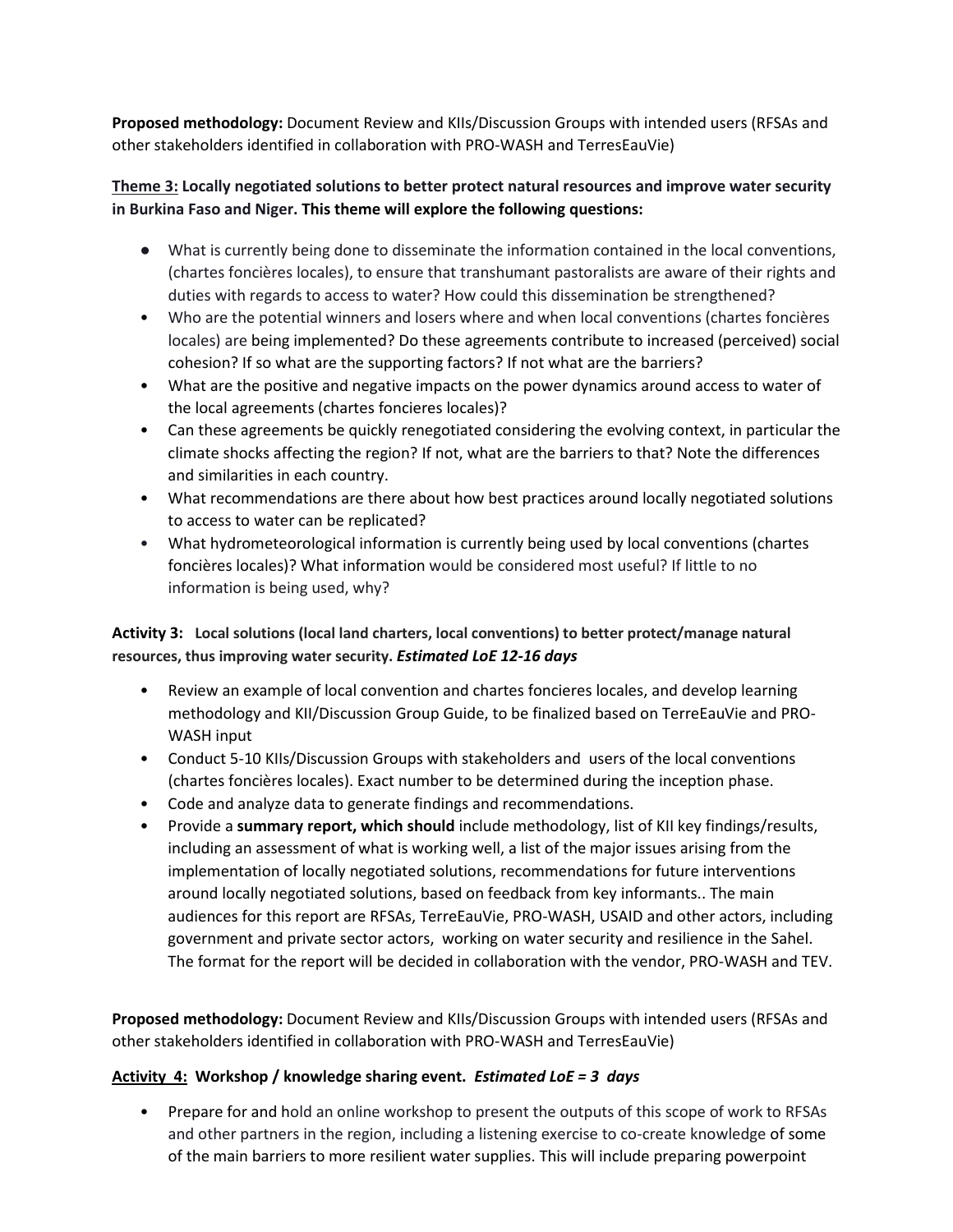presentations, shared Google documents, polls, and/or other methods to ensure participatory exercises for the listening exercises.

• Compile a short report from the workshop, listing attendees, key points agreed on, and a list of recommended actions. The consultant will also include links to final presentations.

| No.            | <b>Deliverable</b>                                                                                                                                           | <b>Description</b>                                                                                                                                                                                                                                                                                                                                                                                                                                                                                                                                                                                               | <b>Estimated</b><br><b>Effort</b> | level | of |
|----------------|--------------------------------------------------------------------------------------------------------------------------------------------------------------|------------------------------------------------------------------------------------------------------------------------------------------------------------------------------------------------------------------------------------------------------------------------------------------------------------------------------------------------------------------------------------------------------------------------------------------------------------------------------------------------------------------------------------------------------------------------------------------------------------------|-----------------------------------|-------|----|
| $\mathbf{1}$   | Inception report                                                                                                                                             | with<br>Consult<br>PRO-WASH<br>and<br>TerresEauVie on the scope of work<br>and draft an inception report to<br>the<br>timeline,<br>outline<br>overall<br>methodology, including a list of<br>proposed KIIs/Discussion Groups,<br>and plan for achieving the scope of<br><b>This</b><br>work.<br>includes<br>briefly<br>reviewing available materials.                                                                                                                                                                                                                                                            | 3-5 days                          |       |    |
| 2a             | Summary report of key<br>findings and information<br>from the<br>Niger<br>and<br><b>Burkina</b><br>Faso<br>Groundwater<br>studies<br><b>Document Review:</b> | Review of the (18 from Niger) and 3<br><b>Burkina</b><br>Faso<br>from<br>local<br>groundwater studies, maps, and<br>compile key points, major issues,<br>and information from the studies<br>into a short summary report. This<br>report will be aimed at RFSAs, other<br>development partners, and USAID<br>to use when setting medium to long<br>term priorities.                                                                                                                                                                                                                                              | $10-13$ days                      |       |    |
| 2 <sub>b</sub> | Provide a summary report<br>on key findings from the<br><b>KIIs/Discussion Groups</b>                                                                        | Provide a summary report on key<br>findings from the KIIs/Discussion<br>which<br>includes<br>Groups,<br>the<br>methodology, results, and a list of<br>recommendations<br>for<br>future<br>groundwater studies and outputs,<br>based on feedback from intended<br>users. The main audiences for this<br>report are RFSAs, TerreEauVie,<br>PRO-WASH,<br><b>USAID</b><br>other<br>and<br>actors, including government and<br>private sector actors, working on<br>water security and resilience in the<br>Sahel. The format for the report will<br>be decided in collaboration with<br>the vendor, PRO-WASH and TEV |                                   |       |    |

#### 4. TABLE OF DELIVERABLES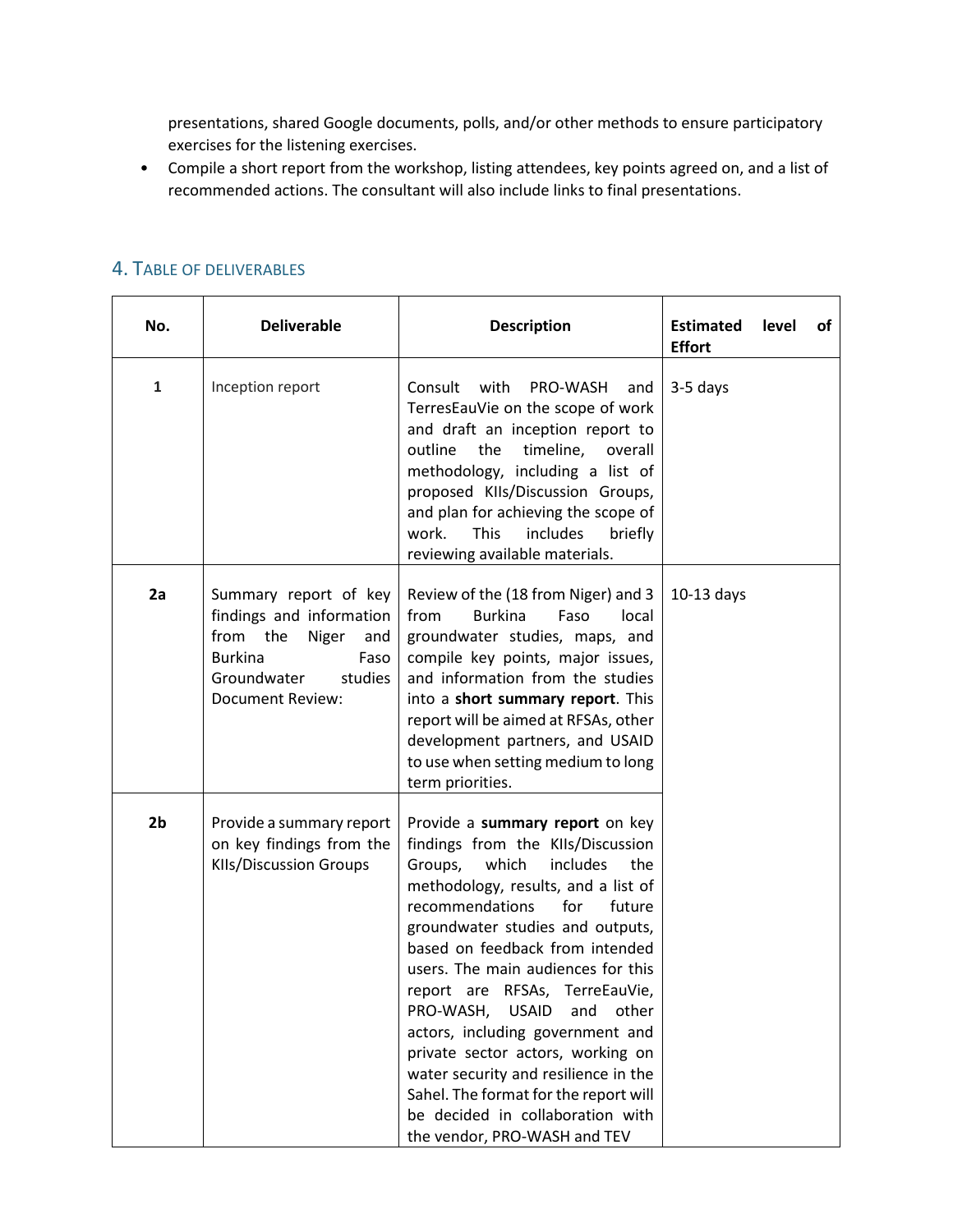| 3 | Summary report on              | Provide a summary report on the                                |              |
|---|--------------------------------|----------------------------------------------------------------|--------------|
|   | systemic / governance          | methodology and results/findings                               | $12-15$ days |
|   | aspects of watershed           | from the desk review and                                       |              |
|   | management in Burkina          | KIIs/Discussion Groups, including                              |              |
|   | Faso                           | an assessment of what is working                               |              |
|   |                                | well, major issues arising from the                            |              |
|   |                                | implementation of the water                                    |              |
|   |                                |                                                                |              |
|   |                                | governance system in Burkina<br>Faso, provide a list of        |              |
|   |                                | recommendations to improve                                     |              |
|   |                                | future interventions related to                                |              |
|   |                                |                                                                |              |
|   |                                | local water governance and water                               |              |
|   |                                | security. Annexes to this report                               |              |
|   |                                | will include the KII/Discussion                                |              |
|   |                                | Group Guide and coded data sets.                               |              |
|   |                                | The main audiences for this report                             |              |
|   |                                | are RFSAs, TerreEauVie, PRO-                                   |              |
|   |                                | WASH, USAID and other actors,                                  |              |
|   |                                | including government and private                               |              |
|   |                                | sector actors, working on water                                |              |
|   |                                | security and resilience in the Sahel.                          |              |
|   |                                | The format for the report will be                              |              |
|   |                                | decided in collaboration with the                              |              |
|   |                                | vendor, PRO-WASH and TEV.                                      |              |
| 4 | <b>Summary Report on Local</b> | Provide a summary report, which                                |              |
|   | solutions (local land          | should include methodology, key                                | $12-16$ days |
|   | charters, local                | findings/results, list of KIIs,                                |              |
|   | conventions) to better         | including an assessment of what is                             |              |
|   | protect/manage natural         | working well, a list of the major                              |              |
|   | resources, thus improving      | issues arising from the                                        |              |
|   | water security                 | implementation of locally                                      |              |
|   |                                | negotiated solutions,                                          |              |
|   |                                | recommendations for future                                     |              |
|   |                                | interventions around locally                                   |              |
|   |                                | negotiated solutions, based on                                 |              |
|   |                                | feedback from key informants.                                  |              |
|   |                                | Annexes to this report will include                            |              |
|   |                                | the KII/Discussion Group Guide                                 |              |
|   |                                | and coded data sets.                                           |              |
|   |                                |                                                                |              |
|   |                                |                                                                |              |
|   |                                | The main audiences for this report                             |              |
|   |                                | are RFSAs, TerreEauVie, PRO-                                   |              |
|   |                                | WASH, USAID and other actors,                                  |              |
|   |                                | including government and private                               |              |
|   |                                | sector actors, working on water                                |              |
|   |                                | security and resilience in the Sahel.                          |              |
|   |                                | The format for the report will be                              |              |
|   |                                | decided in collaboration with the<br>vendor, PRO-WASH and TEV. |              |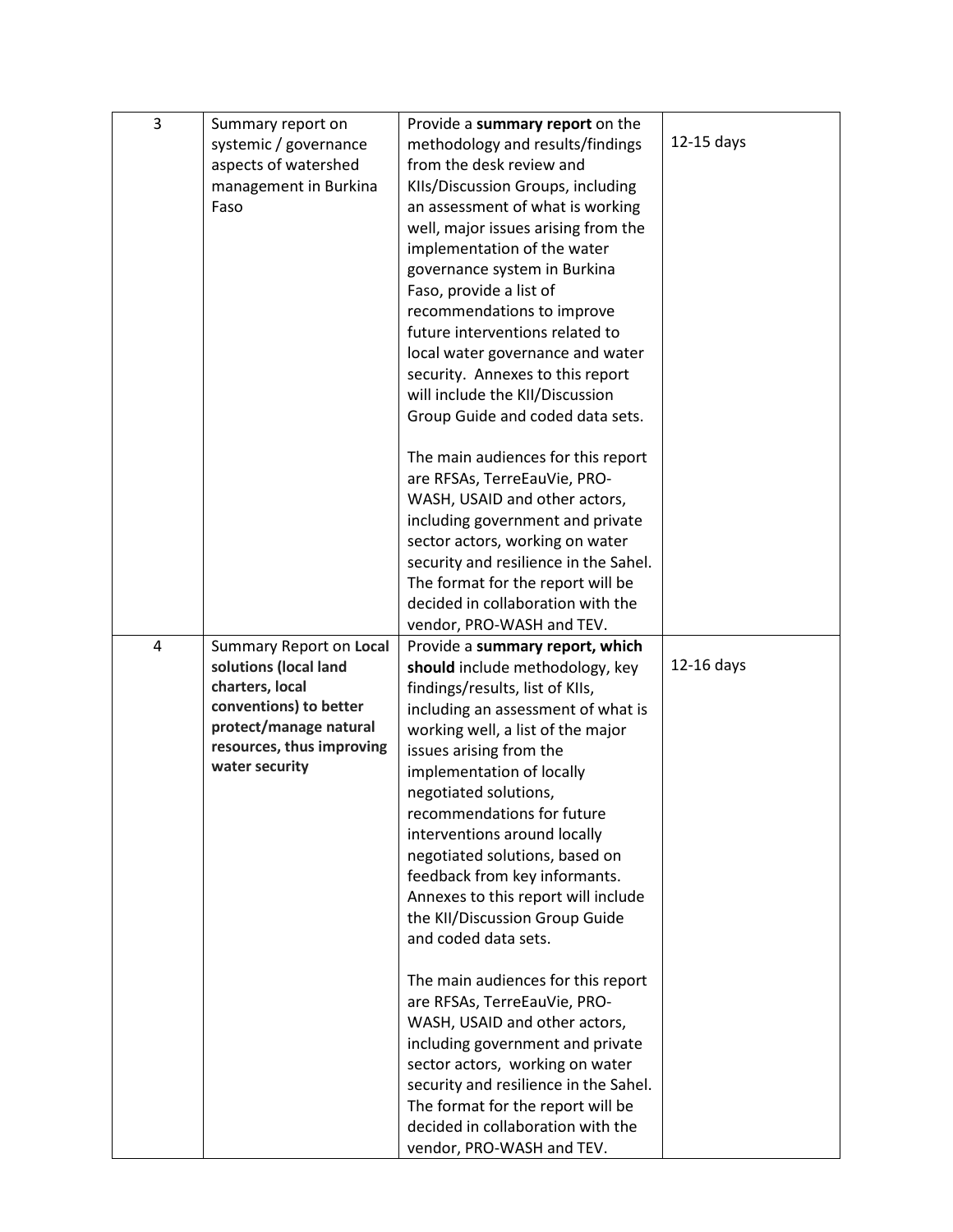| 5                                   | Workshop report,<br>presentation deck, and<br>list of attendees | Recording from holding an online<br>workshop to present the outputs<br>of this scope of work to RFSAs and<br>other partners in the region. Short<br>report from the workshop, listing<br>attendees, key points agreed on,<br>and a list of recommended actions.<br>The consultant will also include<br>links to final presentations. | 3 days |
|-------------------------------------|-----------------------------------------------------------------|--------------------------------------------------------------------------------------------------------------------------------------------------------------------------------------------------------------------------------------------------------------------------------------------------------------------------------------|--------|
| <b>Total estimated working days</b> | 40-52 days                                                      |                                                                                                                                                                                                                                                                                                                                      |        |

# QUALIFICATIONS

**The vendor** should have the proposed expertise requirement as described below:

- The proposed individual or team should include appropriate expertise and qualifications; (i) Degree in relevant fields such as Water governance, Water security, Integrated Water Resource Management, Engineering, Environmental Sciences, Geology, Hydrology, Microbiology, Public Health or a related discipline; (ii) Knowledge of and experience with water security/integrated water resource management in low- and middle-income settings, particularly in rural settings; (iii) Demonstrated technical writing ability; (iv) demonstrated experience in qualitative research methods ; (v)Strong understanding of and/or experience with USAID funded projects is preferred
- **Strong preference for consultants residing in the Sahel** or with **previous experience in Niger or Burkina Faso.**
- Experience leading the development of technical reports, briefs, guides, etc
- Extensive experience with desk reviews, compiling and analyzing data and conducting qualitative KII/Discussion Groups in French.
- Strong communication, analytical and writing skills. **Reporting can be done in French or English, depending on the consultant's preference.**
- Fluency in both French and English.

## 5. TO APPLY:

Please submit a proposal **in French or English** by **July 6, 2022** to prowash@savechildren.org and [nweber@savechildren.org](mailto:nweber@savechildren.org) 

**Questions:** Please email [prowash@savechildren.org](mailto:prowash@savechildren.org) with any questions before June 24, 2022. All answers to the questions received will be posted on the FSN Network.

#### **Proposals can be submitted in French or English should include the following:**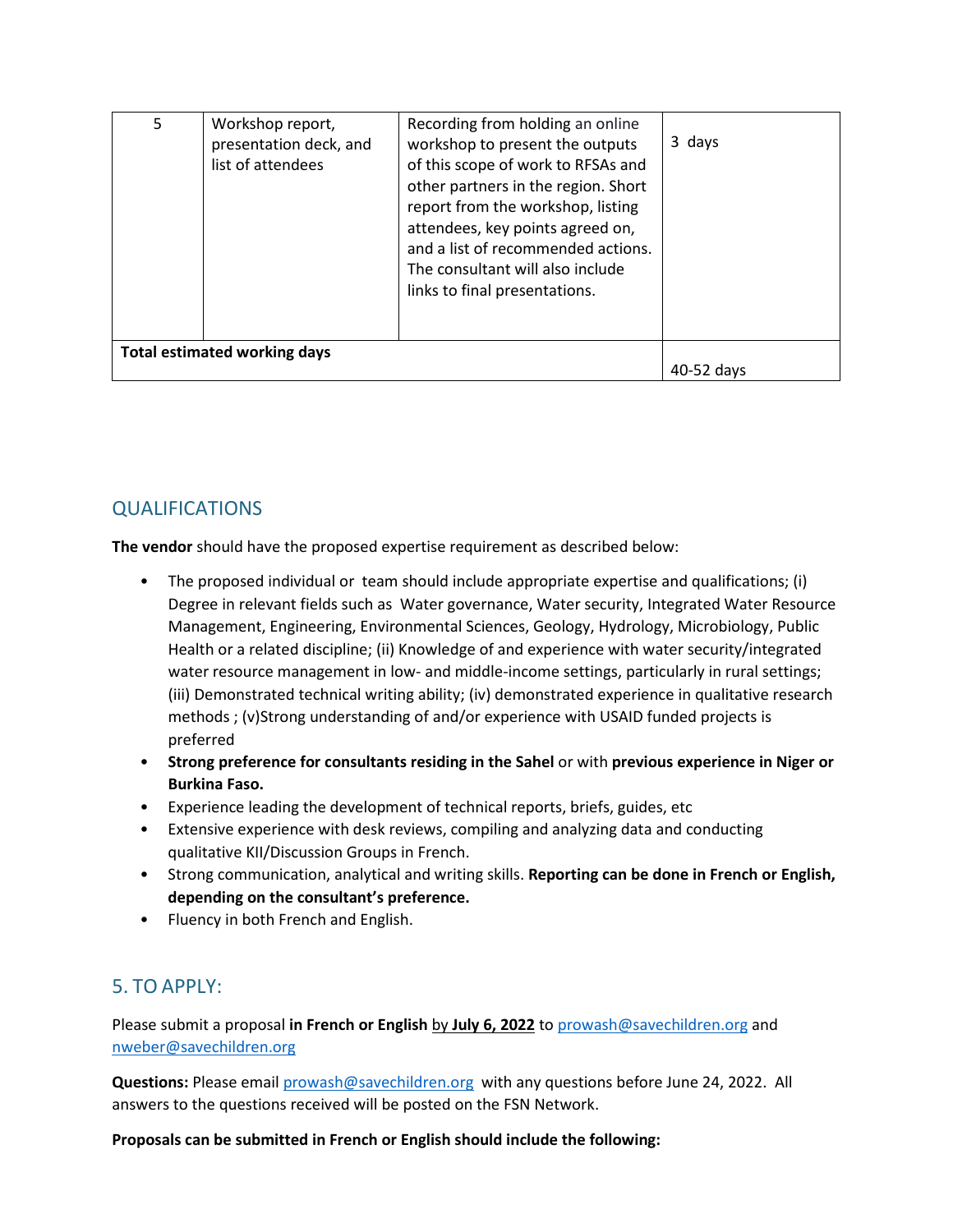**A.** Technical Proposal: Cover page, including individual or company name, contact information, company biography and proposal summary including:

- Proposed Project Narrative Plan that includes
	- $\circ$  Ability and availability of the vendor(s) to undertake this work between July-November 2022, and their approach to project management.
	- o Estimated calendar of the work and deliverables
	- o Related Project Experience: Please provide some evidence of successful service of projects of similar scope as detailed above, including demonstration of ability to work collaboratively with project partners; experience with water security and water governance in rural settings in Sahel, and with USAID projects, is preferred.
	- $\circ$  Names and contact details of at least two professional references from clients for which similar work has been carried out in the last 5 years
	- $\circ$  Links to at least two samples of relevant work (similar to what is expected under this scope of work).
	- $\circ$  Team hierarchy: as part of the vendor's submission, provide details and responsibilities for the different team members to be engaged under this scope of work, including copies of CVs for all team members

**B.** Cost Proposal: The total cost needed to complete the Deliverables.

- The budget should be detailed and itemized and include a breakdown of project expenses by deliverables, type of cost, and unit costs needed to complete this scope of work.
- The budget should include the time allotted for each staff member/s to complete the needed activities for each deliverable.
- All costs need to be reasonable, allowable, and allocable and compliant with 2 CFR 200, Subpart E, "Cost Principles."

**C.** Registration Information

● The applicant should send appropriate license and registration information to confirm that the applicant is legally registered to operate in their respective country.

## 6. EVALUATION CRITERIA:

#### Individuals and firms are eligible to apply

The proposals will be evaluated by a committee comprised of representatives from TerresEauVie and PRO-WASH. The committee will select the applicant whose proposal provides the best value, considering both technical and cost factors. Technical and cost factors will be evaluated relative to each other, as described herein. The technical evaluation factors, taken as a whole, are of greater importance than cost or price in determining best value.

Applicants should note that these criteria: (1) serve as the standard against which all proposals will be evaluated, and (2) serve to identify the significant matters which Applicants should address in their proposals. Each proposal will be evaluated on the criteria listed below and the criteria will be weighted according to the following allocations:

1. Previous experience and/or quality of samples provided: (Maximum 35 points)